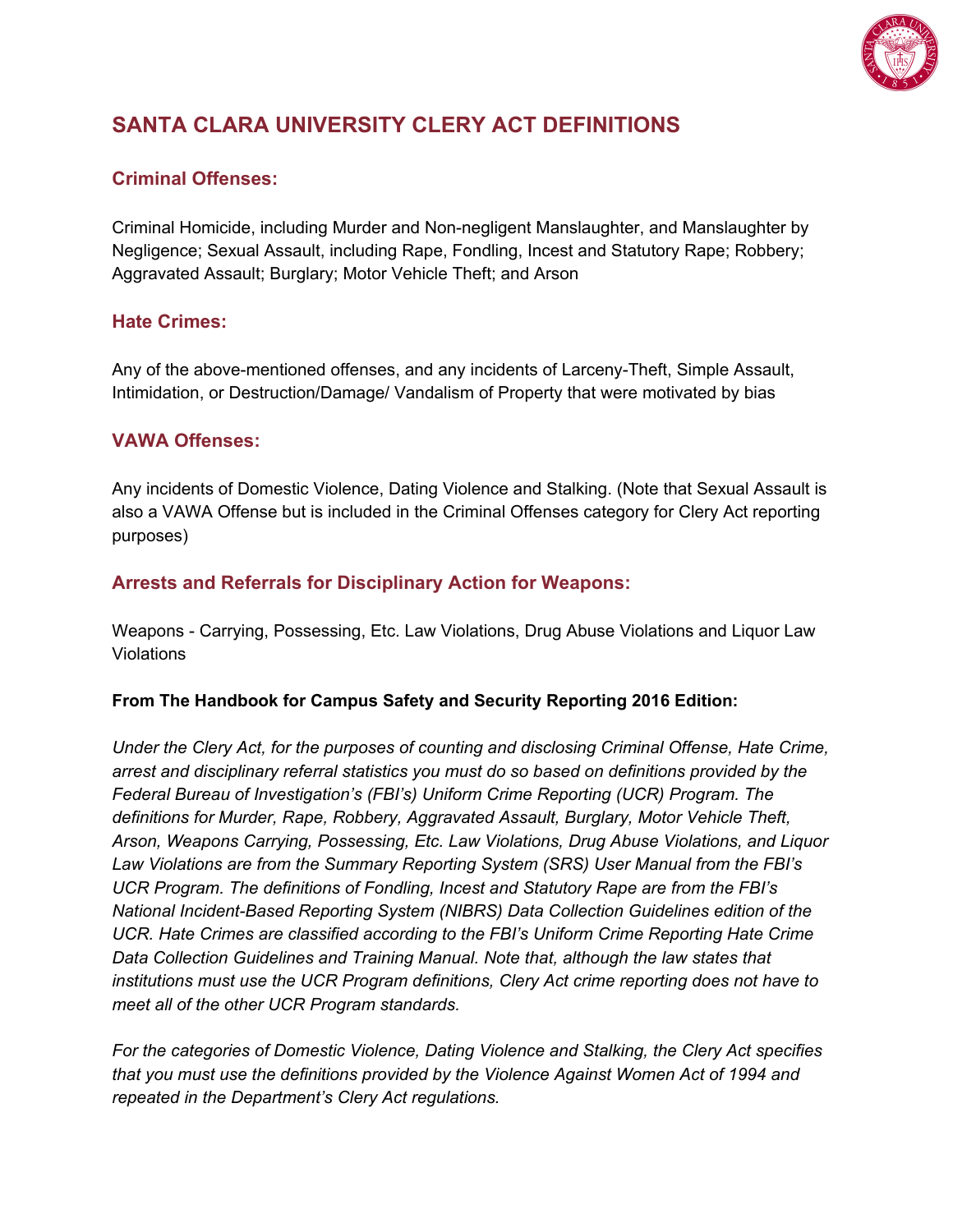

**Criminal Homicide:** These offenses are separated into two categories: Murder and Non-negligent Manslaughter, and Manslaughter by Negligence

- Murder and Non-negligent Manslaughter is defined as the willful (non-negligent) killing of one human being by another.
- Include as Murder and Non-negligent Manslaughter: Any death caused by injuries received in a fight, argument
- Manslaughter by Negligence is defined as the killing of another person through gross negligence. Count one offense per victim.
- Include as Manslaughter by Negligence: Any death caused by the gross negligence of another. In other words, it's something that a reasonable and prudent person would not do.

**Sexual Assault (Sex Offenses):** Any sexual act directed against another person, without consent of the victim, including instances where the victim is incapable of giving consent

- Rape is the penetration, no matter how slight, of the vagina or anus, with any body part or object, or oral penetration by a sex organ of another person, without the consent of the victim. This offense includes the rape of both males and females
- Include the crime as Rape, regardless of the age of the victim, if the victim did not consent or if the victim was incapable of giving consent. If the victim consented, the offender did not force or threaten the victim, and the victim was under the statutory age of consent, include the crime as Statutory Rape
- Fondling is the touching of the private body parts of another person for the purpose of sexual gratification, without the consent of the victim, including instances where the victim is incapable of giving consent because of his/her age or because of his/her temporary or permanent mental incapacity. Fondling is recognized as an element of the other sex offenses
- Incest is sexual intercourse between persons who are related to each other within the degrees wherein marriage is prohibited by law
- Statutory Rape is sexual intercourse with a person who is under the statutory age of consent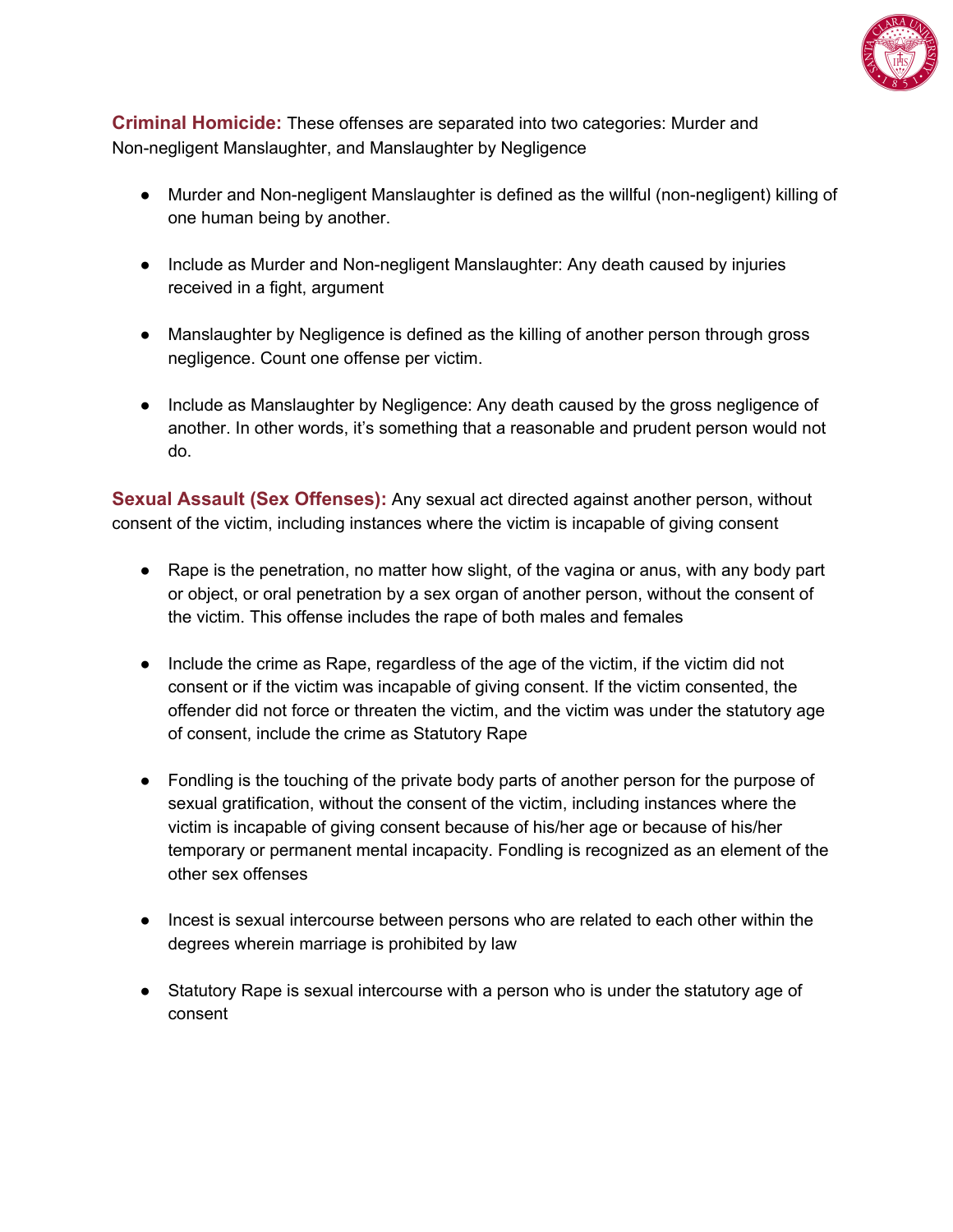

**Robbery:** Robbery is the taking or attempting to take anything of value from the care, custody, or control of a person or persons by force or threat of force or violence and/or by putting the victim in fear

## **Essential Elements of a Robbery:**

- $\triangleright$  Committed in the presence of a victim (usually the owner or person having custody of the property)
- $\triangleright$  Victim is directly confronted by the perpetrator
- $\triangleright$  Victim is threatened with force or put in fear that force will be used.  $\cdot$  Involves a Theft or Larceny.

**Aggravated Assault:** Aggravated Assault is an unlawful attack by one person upon another for the purpose of inflicting severe or aggravated bodily injury. This type of assault usually is accompanied by the use of a weapon or by means likely to produce death or great bodily harm

#### **Include as Aggravated Assaults:**

- Assaults or attempts to kill or Murder
- Poisoning (including the use of date rape drugs)
- Assault with a dangerous or deadly weapon
- Maiming
- Mayhem
- Assault with explosives
- Assault with disease (as in cases when the offender is aware that he or she is infected with a deadly disease and deliberately attempts to inflict the disease by biting, spitting, etc.)

**Burglary:** Burglary is the unlawful entry of a structure to commit a felony or a theft

#### **Classify as Burglary:**

- Forcible Entry: All offenses where force of any kind is used to unlawfully enter a structure for the purpose of committing a theft or felony
- Unlawful Entry No Force: The entry of a structure in this situation is achieved by use of an unlocked door or window
- Attempted Forcible Entry: A situation where a forcible entry into a locked structure is attempted but not completed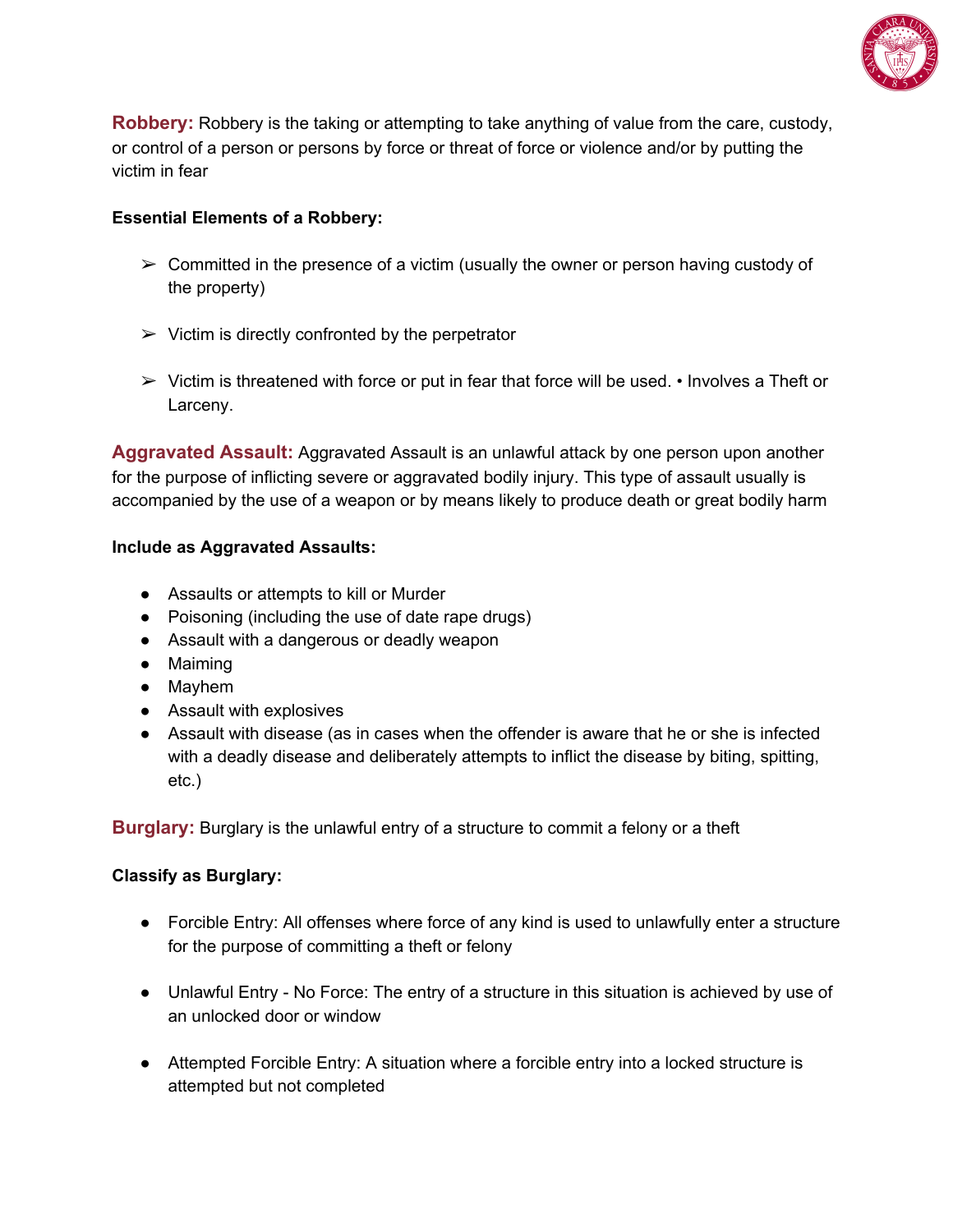

## **Motor Vehicle Theft:** Motor Vehicle Theft is the theft or attempted theft of a motor vehicle

#### **Classify as Motor Vehicle Theft:**

- Theft of any self-propelled vehicle that runs on land surface and not on rails, such as sport utility vehicles, automobiles, trucks, buses, motorcycles, motor scooters, trail bikes, mopeds, all-terrain vehicles, self-propelled motor homes, snowmobiles, golf carts and motorized wheelchairs
- All incidents where automobiles are taken by persons not having lawful access even though the vehicles are later abandoned. Including joyriding

**Arson:** Arson is any willful or malicious burning or attempt to burn, with or without intent to defraud, a dwelling house, public building, motor vehicle or aircraft, personal property of another, etc.

#### **Classify as Arson:**

- Only fires determined to have been willfully or maliciously set
- Attempts to burn
- Any fire that investigation determines to meet the UCR definition of Arson regardless of the value of any property damage
- Incidents where an individual willfully or maliciously burns his or her own property

*Note: The Clery Act requires institutions to disclose all Arsons that occur on their Clery Act geography. This includes seemingly minor fires such as burning wastebaskets or bulletin boards, regardless of whether they are discovered while burning or after being extinguished*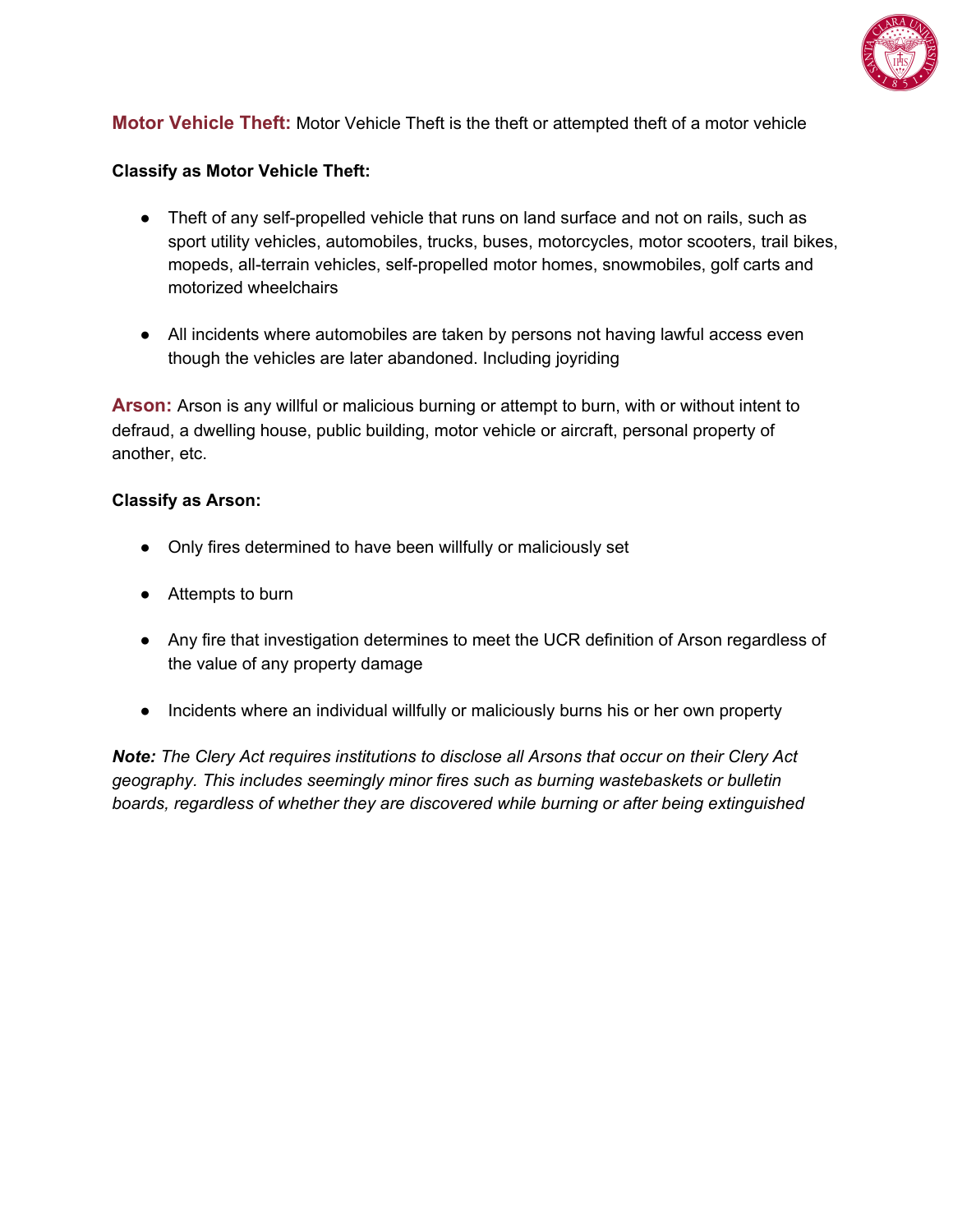

**Hate Crime:** A criminal offense that manifests evidence that the victim was intentionally selected because of the perpetrator's bias against the victim.

**Race:** A preformed negative attitude toward a group of persons who possess common physical characteristics, e.g., color of skin, eyes, and/or hair; facial features, etc., genetically transmitted by descent and heredity which distinguish them as a distinct division of humankind, e.g., Asians, blacks or African Americans, whites

**Religion:** A preformed negative opinion or attitude toward a group of persons who share the same religious beliefs regarding the origin and purpose of the universe and the existence or nonexistence of a supreme being, e.g., Catholics, Jews, Protestants, atheists

**Sexual Orientation:** A preformed negative opinion or attitude toward a group of persons based on their actual or perceived sexual orientation. Sexual Orientation is the term for a person's physical, romantic, and/or emotional attraction to members of the same and/or opposite sex, including lesbian, gay, bisexual, and heterosexual (straight) individuals

**Gender:** A preformed negative opinion or attitude toward a person or group of persons based on their actual or perceived gender, e.g., male or female

**Gender Identity:** A preformed negative opinion or attitude toward a person or group of persons based on their actual or perceived gender identity, e.g., bias against transgender or gender non-conforming individuals. Gender non-conforming describes a person who does not conform to the gender-based expectations of society, e.g., a woman dressed in traditionally male clothing or a man wearing makeup. A gender non-conforming person may or may not be a lesbian, gay, bisexual, or transgender person but may be perceived as such

**Ethnicity:** A preformed negative opinion or attitude toward a group of people whose members identify with each other, through a common heritage, often consisting of a common language, common culture (often including a shared religion) and/or ideology that stresses common ancestry. The concept of ethnicity differs from the closely related term "race" in that "race" refers to a grouping based mostly upon biological criteria, while "ethnicity" also encompasses additional cultural factors

**National Origin:** A preformed negative opinion or attitude toward a group of people based on their actual or perceived country of birth. This bias may be against people that have a name or accent associated with a national origin group, participate in certain customs associated with a national origin group, or because they are married to or associate with people of a certain national origin

**Disability:** A preformed negative opinion or attitude toward a group of persons based on their physical or mental impairments, whether such disability is temporary or permanent, congenital or acquired by heredity, accident, injury, advanced age or illness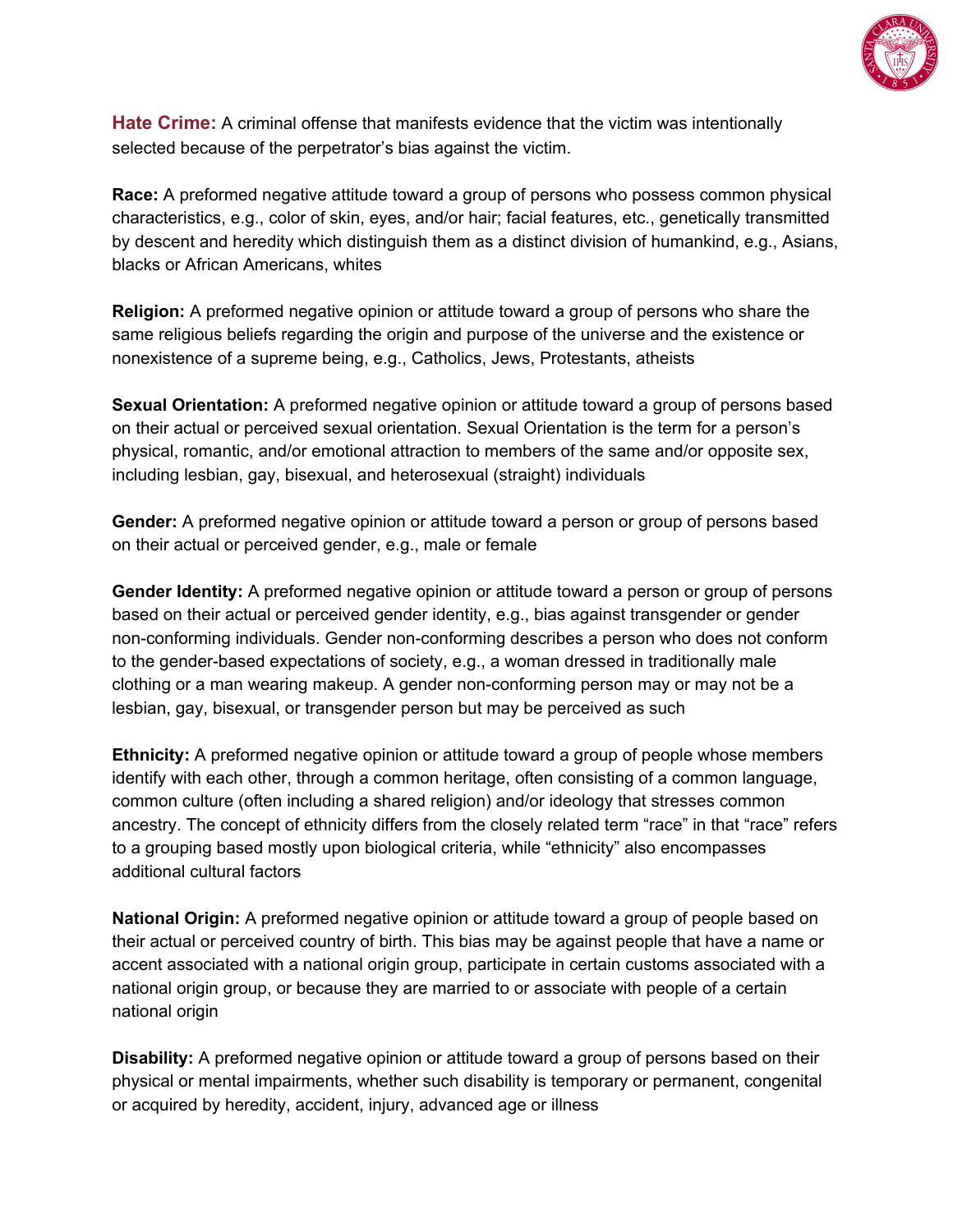

## **For Clery Act purposes, Hate Crimes include any of the following offenses that are motivated by bias:**

- Murder and Non-negligent Manslaughter
- Sexual Assault
- Robbery
- Aggravated Assault
- Burglary
- Motor Vehicle Theft
- Arson
- Larceny-Theft\*
- Simple Assault\*
- Intimidation\*
- Destruction/Damage/Vandalism of Property\*

## **\* Included as a Clery Act statistic ONLY if they are classified as "Hate Crimes".**

**Larceny-Theft:** The unlawful taking, carrying, leading or riding away of property from the possession or constructive possession of another. (Constructive possession is the condition in which a person does not have physical custody or possession, but is in a position to exercise dominion or control over a thing)

**Simple Assault:** An unlawful physical attack by one person upon another where neither the offender displays a weapon, nor the victim suffers obvious severe or aggravated bodily injury involving apparent broken bones, loss of teeth, possible internal injury, severe laceration, or loss of consciousness.

*Does not involve the use of a firearm, knife, cutting instrument or other dangerous weapon, and in which the victim did not sustain serious or aggravated injuries*

**Intimidation:** To unlawfully place another person in reasonable fear of bodily harm through the use of threatening words and/or other conduct, but without displaying a weapon or subjecting the victim to actual physical attack.

*A person is assumed to be placed in "reasonable fear" if he or she reports threatening words or other conduct to law enforcement personnel. To be the victim of Intimidation, one doesn't have to be the intended target of the offender. For example, a person who reports seeing anti-gay threats on a bathroom wall to law enforcement is considered a victim. (For the Intimidation to be considered a Hate Crime there would have to be other supporting evidence of bias as well*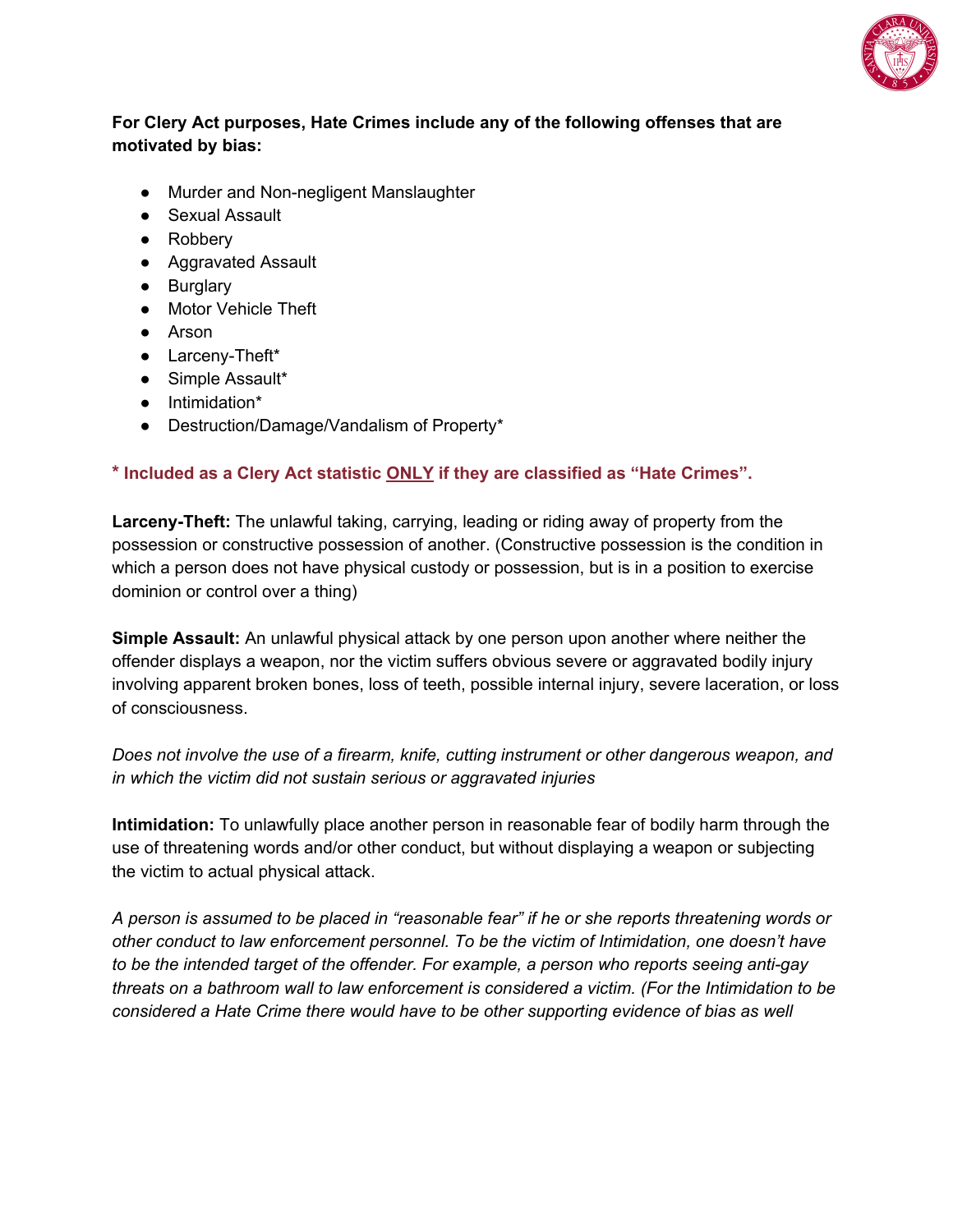

**Destruction/Damage/Vandalism of Property:** To willfully or maliciously destroy, damage, deface, or otherwise injure real or personal property without the consent of the owner or the person having custody or control of it

## **California Definition of a Hate Crime (Penal Code 422.55):**

"Hate crime" means a criminal act committed, in whole or in part\*, because of one or more of the following actual or perceived characteristics of the victim:

- Disability
- Gender
- Nationality
- Race or ethnicity
- Religion
- Sexual orientation or an association with a person or group who has one of these characteristics, even if the victim doesn't have that characteristic him/herself
- Association with a person or group with one or more of these actual or perceived characteristics

\*In whole or in part because of" means that the bias motivation must be a cause in fact of the offense, whether or not other causes also exist. When multiple concurrent motives exist, the prohibited bias must be a substantial factor in bringing about the particular result. There is no requirement that the bias be a main factor, or that the crime would not have been committed but for the actual or perceived characteristic.

In California, for a crime to be considered a "hate crime" there must be proof that the motivation of the perpetrator who committed the crime was bias against a person or persons in a protected category, and that this bias was a "substantial factor" (and not an incidental factor) in the crime.

**Violence Against Women Act:** Included are - Dating Violence, Domestic Violence, Sexual Assault and Stalking

**Dating Violence:** Defined as violence committed by a person who is or has been in a social relationship of a romantic or intimate nature with the victim. The existence of such a relationship shall be determined based on the reporting party's statement and with consideration of the length of the relationship, the type of relationship, and the frequency of interaction between the persons involved in the relationship